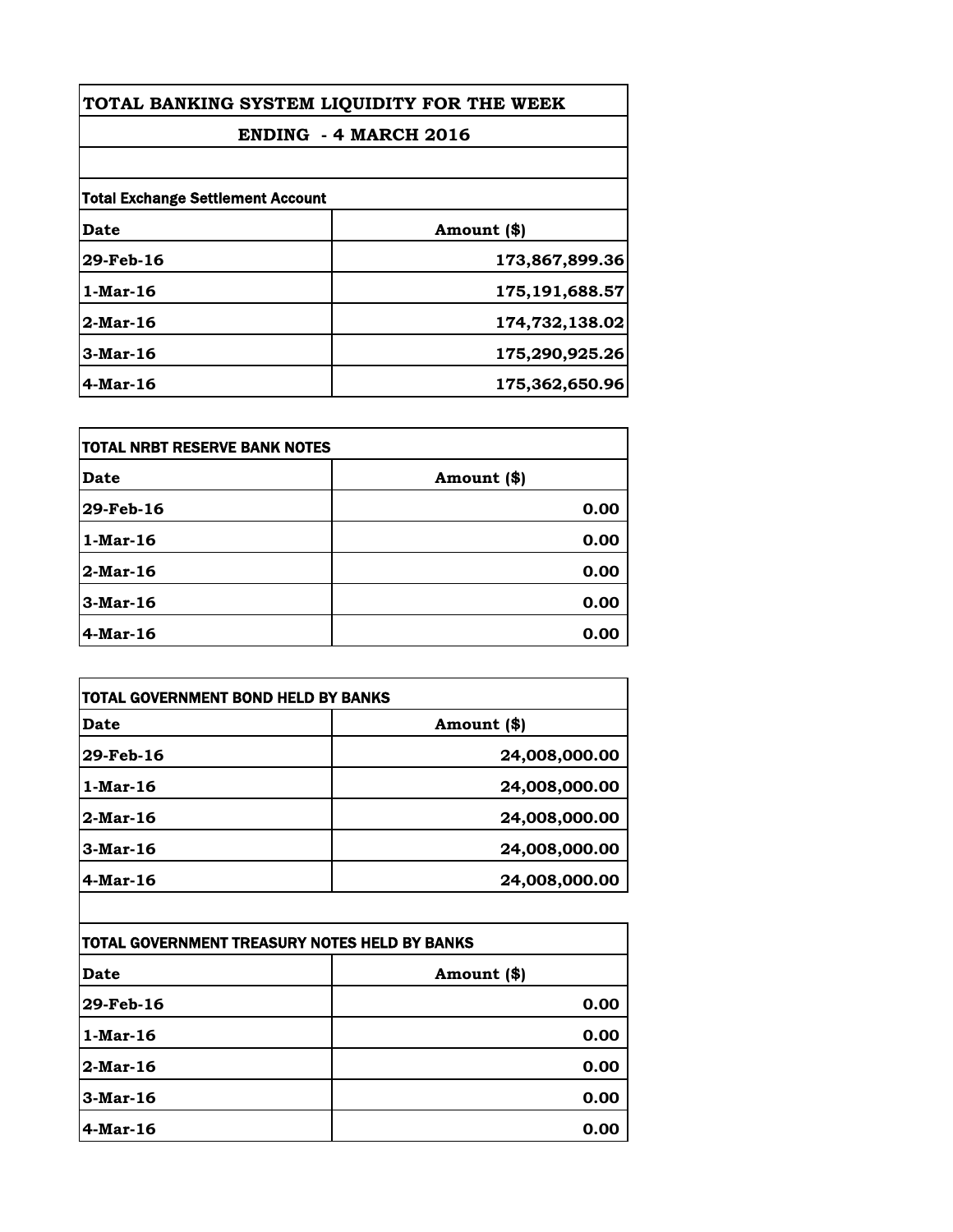| TOTAL BANKING SYSTEM LIQUIDITY FOR THE WEEK |                |
|---------------------------------------------|----------------|
| <b>ENDING - 11 MARCH 2016</b>               |                |
|                                             |                |
| <b>Total Exchange Settlement Account</b>    |                |
| Date                                        | Amount (\$)    |
| <b>7-Mar-16</b>                             | 165,738,826.20 |
| 8-Mar-16                                    | 169,728,840.25 |
| 9-Mar-16                                    | 170,352,915.25 |
| $10$ -Mar-16                                | 168,816,974.97 |
| 11-Mar-16                                   | 169,070,730.25 |

| itotal NRBT RESERVE BANK NOTES |             |
|--------------------------------|-------------|
| Date                           | Amount (\$) |
| 7-Mar-16                       | 0.00        |
| 8-Mar-16                       | 0.00        |
| $9$ -Mar-16                    | 0.00        |
| 10-Mar-16                      | 0.00        |
| $11$ -Mar-16                   | 0.00        |

| Date                                          | Amount (\$)   |
|-----------------------------------------------|---------------|
| 7-Mar-16                                      | 24,008,000.00 |
| 8-Mar-16                                      | 24,008,000.00 |
| $9$ -Mar-16                                   | 24,008,000.00 |
| $10$ -Mar-16                                  | 24,008,000.00 |
| 11-Mar-16                                     | 24,008,000.00 |
|                                               |               |
| TOTAL GOVERNMENT TREASURY NOTES HELD BY BANKS |               |
| Date                                          | Amount (\$)   |

| <b>Date</b> | Amount (\$) |
|-------------|-------------|
| 7-Mar-16    | 0.00        |
| 8-Mar-16    | 0.00        |
| 9-Mar-16    | 0.00        |
| 10-Mar-16   | 0.00        |
| 11-Mar-16   | 0.00        |
|             |             |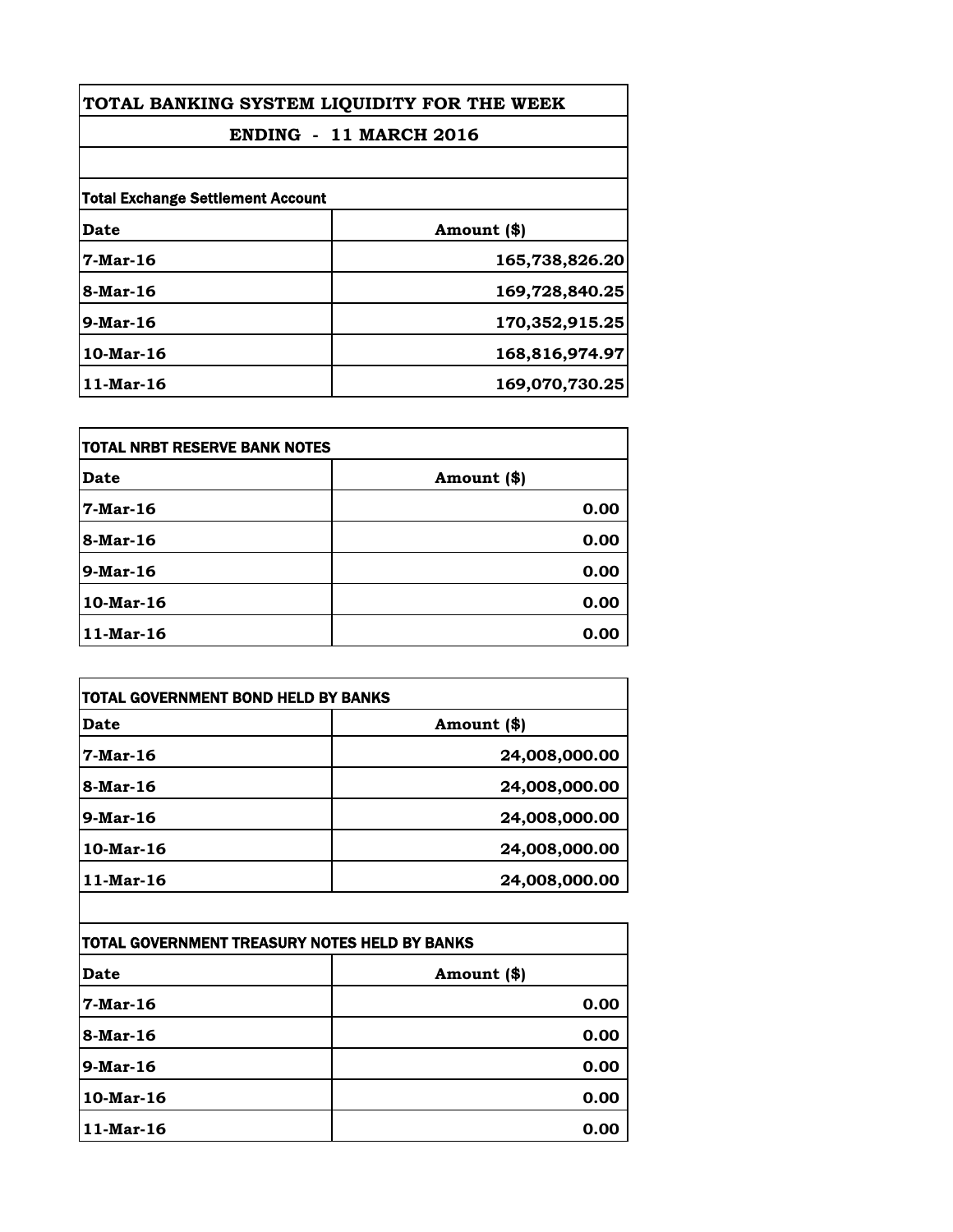| TOTAL BANKING SYSTEM LIQUIDITY FOR THE WEEK |                |
|---------------------------------------------|----------------|
| <b>ENDING - 18 MARCH 2016</b>               |                |
|                                             |                |
| <b>Total Exchange Settlement Account</b>    |                |
| Date                                        | Amount (\$)    |
| 14-Mar-16                                   | 166,097,191.44 |
| 15-Mar-16                                   | 166,456,996.80 |
| 16-Mar-16                                   | 166,023,132.34 |
| 17-Mar-16                                   | 166,046,645.29 |
| 18-Mar-16                                   | 165,976,106.66 |

| itotal NRBT RESERVE BANK NOTES |             |
|--------------------------------|-------------|
| <b>Date</b>                    | Amount (\$) |
| 14-Mar-16                      | 0.00        |
| 15-Mar-16                      | 0.00        |
| 16-Mar-16                      | 0.00        |
| 17-Mar-16                      | 0.00        |
| 18-Mar-16                      | 0.00        |

| Date      | Amount (\$)   |
|-----------|---------------|
| 14-Mar-16 | 24,008,000.00 |
| 15-Mar-16 | 24,008,000.00 |
| 16-Mar-16 | 24,008,000.00 |
| 17-Mar-16 | 24,008,000.00 |
| 18-Mar-16 | 24,008,000.00 |

| <b>TOTAL GOVERNMENT TREASURY NOTES HELD BY BANKS</b> |             |
|------------------------------------------------------|-------------|
| Date                                                 | Amount (\$) |
| 14-Mar-16                                            | 0.00        |
| 15-Mar-16                                            | 0.00        |
| 16-Mar-16                                            | 0.00        |
| 17-Mar-16                                            | 0.00        |
| 18-Mar-16                                            | 0.00        |